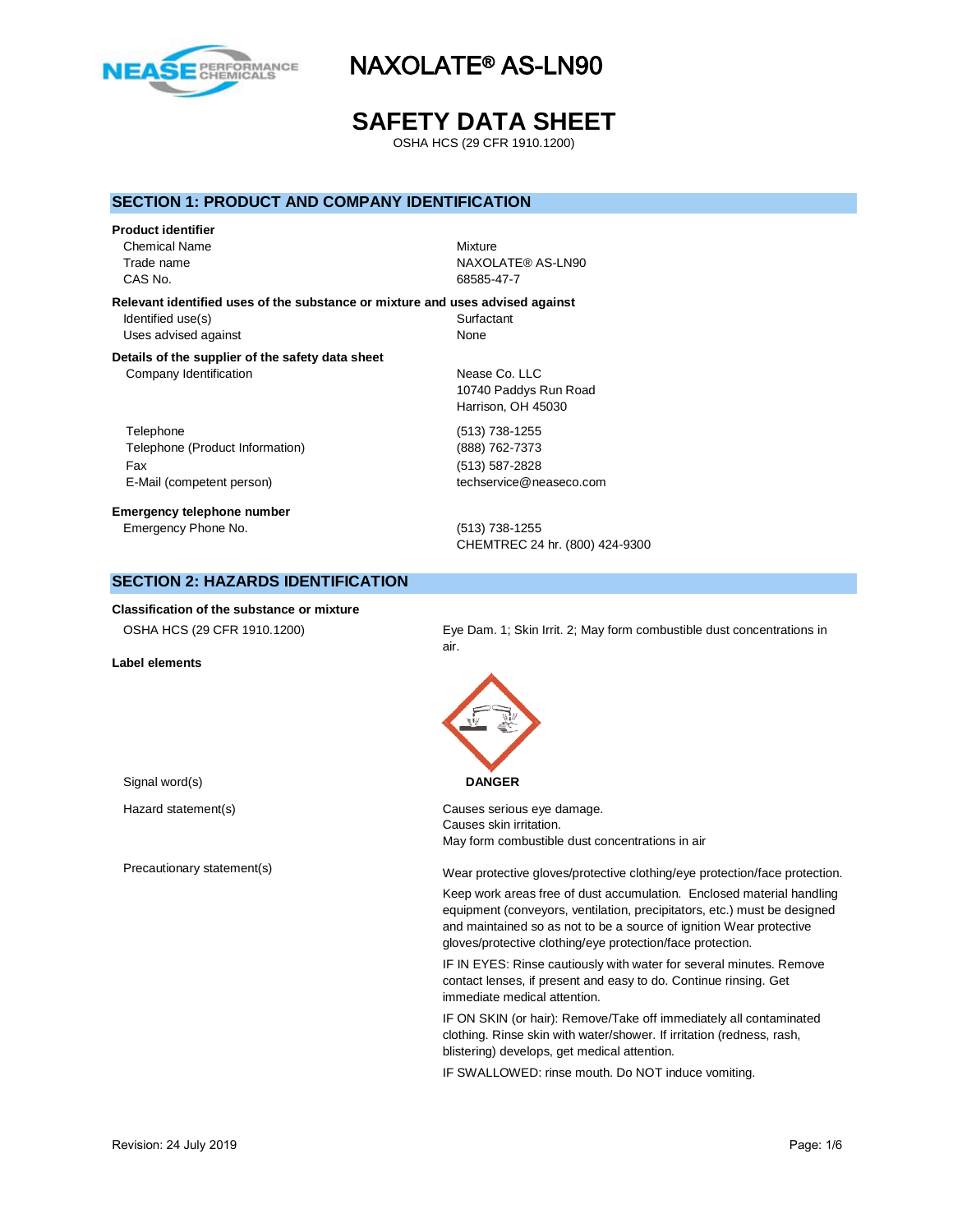

**Other hazards Calcular Exception 1 Constrained Mathematic Harmful to aquatic life with long lasting effects. Not classified as PBT or** vPvB.

Additional Information: **None.** None.

## **SECTION 3: COMPOSITION/INFORMATION ON INGREDIENTS**

| <b>Composition/information on ingredients</b> | $%$ W/W | CAS No.                    | Hazard statement(s)                                |
|-----------------------------------------------|---------|----------------------------|----------------------------------------------------|
|                                               |         |                            | Harmful if swallowed. Harmful if inhaled.          |
| Sulfuric acid, mono-C10-C16 alkyl esters,     |         |                            | Causes skin irritation.                            |
| sodium salts                                  | $>90\%$ | Causes serious eye damage. |                                                    |
|                                               |         |                            | May cause respiratory irritation.                  |
|                                               |         |                            | Harmful to aquatic life with long lasting effects. |
|                                               |         |                            | Causes eye irritation.                             |
| Dodecyl alcohol                               | $< 3\%$ | 112-53-8                   | Very toxic to aquatic life.                        |
|                                               |         |                            | Toxic to aquatic life with long lasting effects.   |
| Sodium sulfate                                | $<6\%$  | 7757-82-6                  | None                                               |
| Water                                         | $<$ 4%  | 7732-18-5                  | None                                               |

**Additional Information-** None

## **SECTION 4: FIRST AID MEASURES**



#### **Description of first aid measures**

| Inhalation                                                                    | Remove to fresh air and keep at rest in a position comfortable for breathing.<br>If breathing is laboured, administer oxygen. If breathing has stopped, apply<br>artificial respiration.                         |
|-------------------------------------------------------------------------------|------------------------------------------------------------------------------------------------------------------------------------------------------------------------------------------------------------------|
| <b>Skin Contact</b>                                                           | Wash affected skin with plenty of water. Continue to wash the affected area<br>for at least 15 minutes. Remove contaminated clothing and wash clothing<br>before reuse.                                          |
| Eye Contact                                                                   | Immediately flush eyes for at least 15 minutes. Hold eye open and rinse<br>slowly and gently with water. Remove contact lenses, if present and easy to<br>do. Continue rinsing. Get immediate medical attention. |
| Ingestion                                                                     | If ingested, rinse mouth. Do not induce vomiting. Seek medical treatment.                                                                                                                                        |
| Most important symptoms and effects, both<br>acute and delayed                | None                                                                                                                                                                                                             |
| Indication of any immediate medical attention<br>and special treatment needed | None                                                                                                                                                                                                             |

## **SECTION 5: FIRE-FIGHTING MEASURES**

| Extinguish with waterspray, dry chemical, sand or carbon dioxide or foam.<br>Do not use water jet on a leak from the tank. Water spray should be used to<br>cool containers. |
|------------------------------------------------------------------------------------------------------------------------------------------------------------------------------|
| None anticipated.                                                                                                                                                            |
| None anticipated.                                                                                                                                                            |
| Fire fighters should wear complete protective clothing including self-<br>contained breathing apparatus. Water spray should be used to cool<br>containers.                   |
|                                                                                                                                                                              |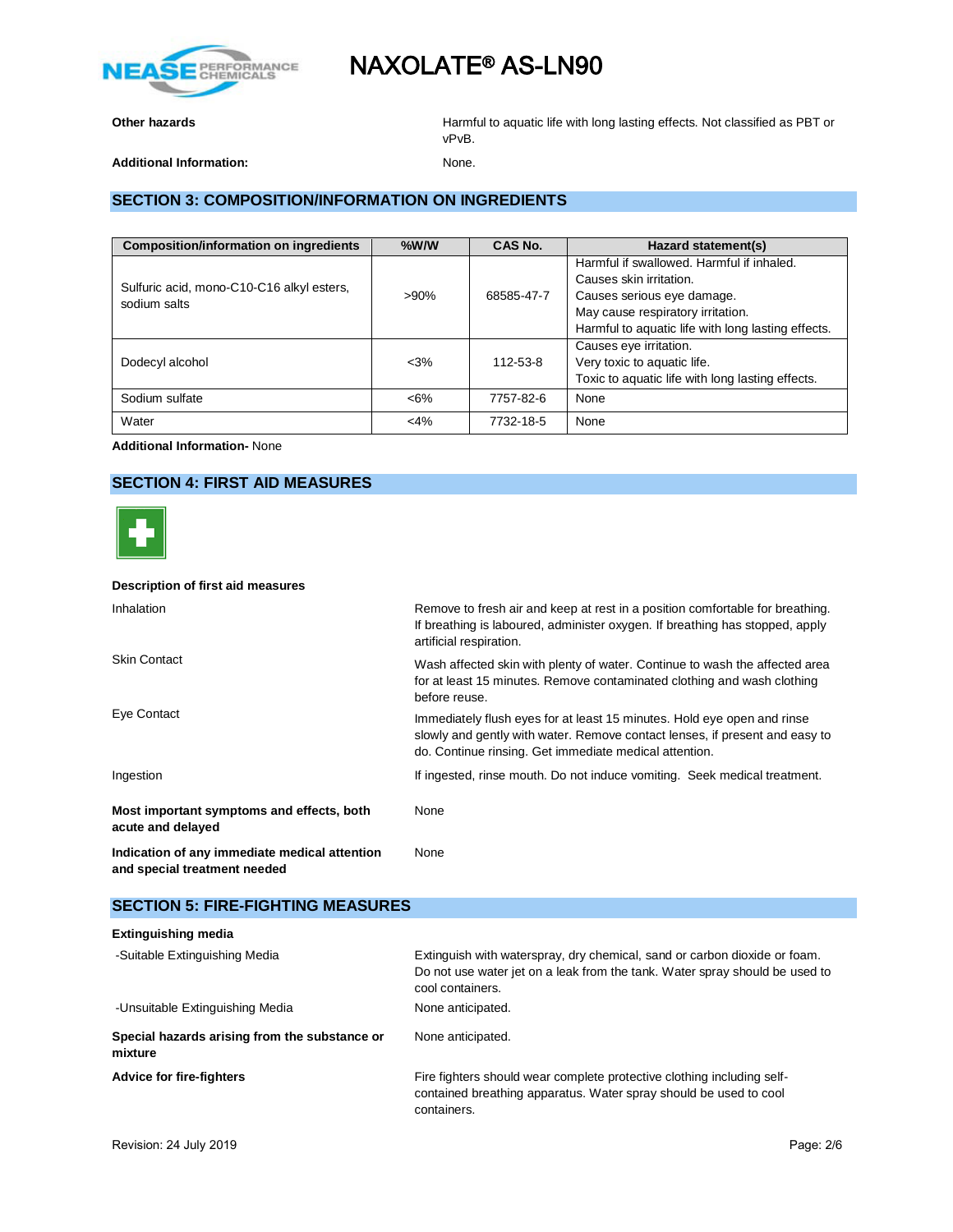

## **SECTION 6: ACCIDENTAL RELEASE MEASURES**

| Personal precautions, protective equipment<br>and emergency procedures | Remove all ignition sources. Avoid breathing dust. Put on protective<br>equipment before entering danger area.                                                                                                   |
|------------------------------------------------------------------------|------------------------------------------------------------------------------------------------------------------------------------------------------------------------------------------------------------------|
| <b>Environmental precautions</b>                                       | Do not allow to enter drains, sewers or watercourses.                                                                                                                                                            |
| Methods and material for containment and<br>cleaning up                | Contain spillages with sand, earth or any suitable adsorbent material.<br>Transfer to a container for disposal or recovery. Wash the spillage area with<br>water. If possible prevent water running into sewers. |
| Reference to other sections<br><b>Additional Information</b>           | None<br>None                                                                                                                                                                                                     |
| <b>SECTION 7: HANDLING AND STORAGE</b>                                 |                                                                                                                                                                                                                  |
| Precautions for safe handling                                          | Keep container in a well-ventilated place. Keep container closed. Empty                                                                                                                                          |

|                                                              | container may contain product residues. Ground/bond container and<br>receiving equipment. Follow precautions for safe handling after container is<br>empty. |
|--------------------------------------------------------------|-------------------------------------------------------------------------------------------------------------------------------------------------------------|
| Conditions for safe storage, including any incompatibilities |                                                                                                                                                             |
| -Storage Temperature                                         | Not specified.                                                                                                                                              |
| -Incompatible materials                                      | None known.                                                                                                                                                 |
| Specific end use(s)                                          | Surfactant                                                                                                                                                  |

### **SECTION 8: EXPOSURE CONTROLS/PERSONAL PROTECTION**

#### **Control parameters**

| Occupational exposure limits |                |                                                  |                    |                             |             |           |
|------------------------------|----------------|--------------------------------------------------|--------------------|-----------------------------|-------------|-----------|
|                              |                | LTEL $(8 \text{ hr} \text{ TWA} \text{ mg/m}^3)$ |                    | $STEL$ (mg/m <sup>3</sup> ) |             |           |
| <b>SUBSTANCE.</b>            | <b>CAS No.</b> | PEL (OSHA)                                       | <b>TLV (ACGIH)</b> | PEL (OSHA)                  | TLV (ACGIH) | Note:     |
| Particulate Matter           | -----          | $15^{\circ}$ / $10^*$                            | $10^{M}/3*$        | -----                       | -----       | See below |

**-** TWA = Time-Weighted Average**;** STEL: Short Term Exposure Limit**;** 

**-** ^Total Dust / \*Respirable Dust / ^^Inhalable Dust

## **Recommended monitoring method NIOSH O500 / 0600, IOM Sampling Method**

**Exposure controls**

Appropriate engineering controls **Not no and Separate Separate Appropriate** engineering controls

**Personal protection equipment**

Eye/face protection Wear protective eyewear (goggles, face shield, or safety glasses).



Skin protection (Hand protection/ Other) The following to be used as necessary: Gloves (Neoprene or Natural



Respiratory protection **No personal respiratory protective equipment normally required.** 



Thermal hazards Use gloves with insulation for thermal protection, when needed.

Avoid generation of mist. An approved dust mask should be worn if

rubber). Check with protective equipment manufacturer's data.

**Environmental Exposure Controls Example 20 and 20 and 20 and 20 and 20 and 20 and 20 and 20 and 20 and 20 and 20 and 20 and 20 and 20 and 20 and 20 and 20 and 20 and 20 and 20 and 20 and 20 and 20 and 20 and 20 and 20 a** 

dust/mist is generated during handling.

Revision: 24 July 2019 **Page: 3/6** Page: 3/6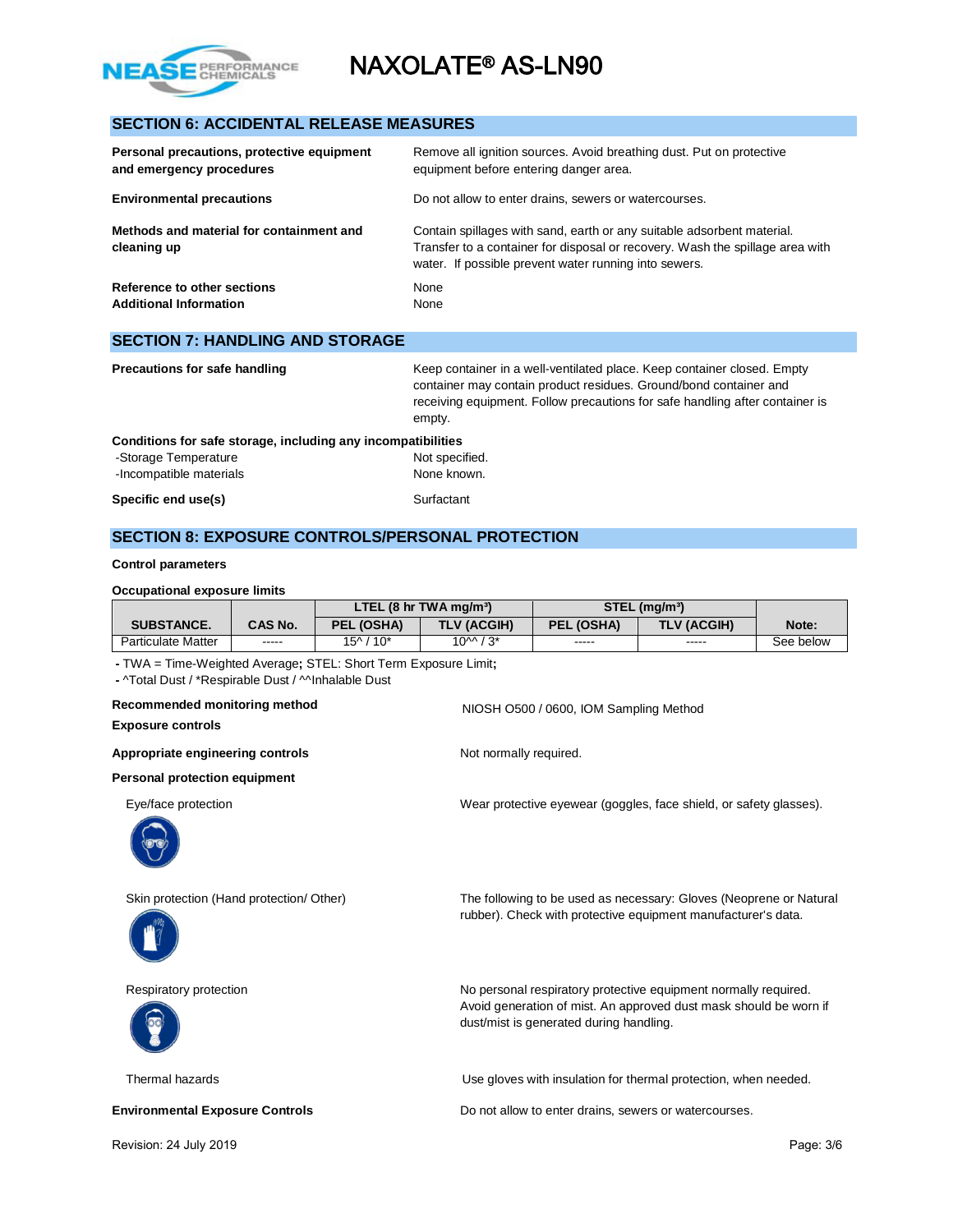

### **SECTION 9: PHYSICAL AND CHEMICAL PROPERTIES**

#### **Information on basic physical and chemical properties**

Appearance solid Colour White Odour **Mild, Fatty Odour** Mild, Fatty Odour Odour Threshold (ppm) Not available. pH (Value) 7- 9.5 (1% aqueous solution) Melting Point (°C) / Freezing Point (°C)  $\blacksquare$  Not available.<br>
Boiling point/boiling range (°C):  $\blacksquare$  Not available. Boiling point/boiling range (°C): Flash Point (°C) and the contract of the contract of the Not applicable. Evaporation rate (butyl acetate=1) Not available. Explosive limit ranges **Not available**. Vapour Pressure (Pascal) and the contract of the contract of the contract of the contract of the contract of the contract of the contract of the contract of the contract of the contract of the contract of the contract of t Vapour Density (Air=1) Not available. Density (g/ml) Not available. Solubility (Water) Soluble. Solubility (Other) Not available. Partition Coefficient (n-Octanol/water) Not available. Auto Ignition Temperature (°C) and the control of the Not available. Decomposition Temperature (°C) Not available. Kinematic Viscosity (cSt) @ 40°C Not available. Explosive properties **Not available** Oxidising properties Not oxidising.

Flammability (solid, gas) The May form combustible dust concentrations in air.

**Other information** Not available.

### **SECTION 10: STABILITY AND REACTIVITY**

**Reactivity Reactivity Stable under normal conditions. Chemical stability** Stable. **Possibility of hazardous reactions** None anticipated. **Conditions to avoid Incompatible materials. Incompatible materials None known. None known.** 

**Hazardous Decomposition Product(s)** Carbon monoxide, Carbon dioxide, Sulphur oxides

### **SECTION 11: TOXICOLOGICAL INFORMATION**

**Exposure routes:** Skin Contact**,** Eye Contact

**Substances in preparations / mixtures**

| Sulfuric acid, mono-C10-a6 alkyl esters, sodium salts (CAS 68585-47-7) |  |  |
|------------------------------------------------------------------------|--|--|
|                                                                        |  |  |

| <b>Acute toxicity</b>         | Oral: $LD50 = 1200$ mg/kg bw<br>Dermal: LD50 > 2000 mg/kg (By analogy with similar materials)                       |
|-------------------------------|---------------------------------------------------------------------------------------------------------------------|
| <b>Irritation/Corrosivity</b> | Causes serious eye damage. Causes skin irritation.                                                                  |
| <b>Sensitization</b>          | It is not a skin sensitiser. (By analogy with similar materials)                                                    |
| <b>Repeated dose toxicity</b> | NOAEL: 488 mg/kg/day (13 weeks, feed, Systemic effects)<br>LOAEL: 1016 mg/kg/day (13 weeks, feed, Systemic effects) |
| Carcinogenicity               | It is unlikely to present a carcinogenic hazard to man.                                                             |

| <b>NTP</b> | $I\triangle R$ C<br>טוחו | <b>\CGIH</b> | י ⊔י∩<br>יייש | <b>NIOSH</b> |
|------------|--------------------------|--------------|---------------|--------------|
| No.        | No.                      | No.          | No.           | No.          |
|            |                          |              |               |              |

**Mutagenicity** There is no evidence of mutagenic potential.

**Toxicity for reproduction** Not to be expected. NOAEL: >300 mg/kg/day (parental) (By analogy with similar materials) NOEL: >300 mg/kg/day (developmental) (By analogy with similar materials)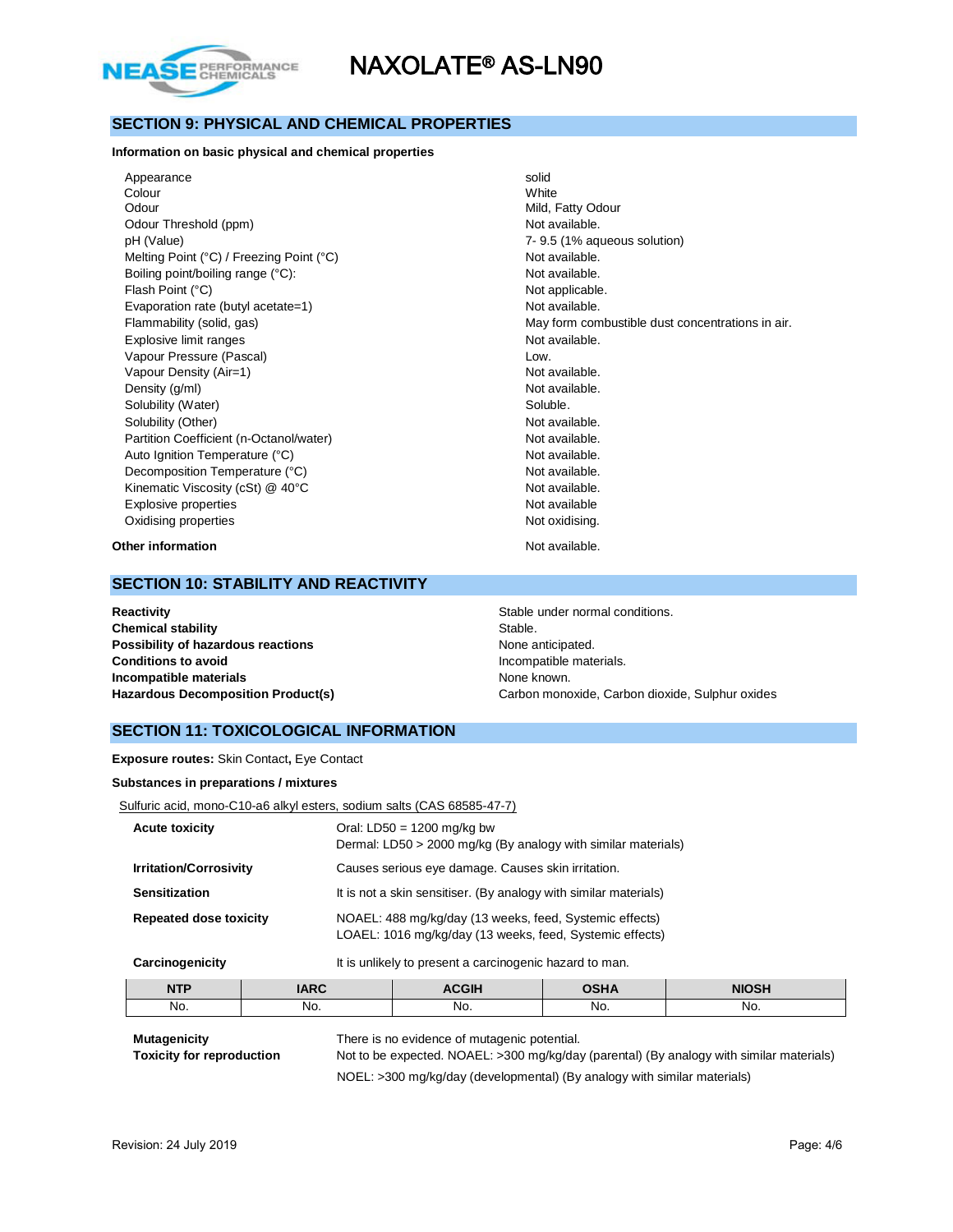

#### Dodecyl alcohol (CAS No. 112-53-8)

| <b>Acute toxicity</b>         |             | Oral: LD50 $>$ 2000 mg/kg bw<br>Dermal: LD50 = 8000-12000 mg/kg<br>Inhalation: $LCS0 > 71$ mg/l (1 hour, mist, By analogy with similar materials) |             |              |  |
|-------------------------------|-------------|---------------------------------------------------------------------------------------------------------------------------------------------------|-------------|--------------|--|
| <b>Irritation/Corrosivity</b> |             | Causes eye irritation. Not Irritating to skin.                                                                                                    |             |              |  |
| <b>Sensitization</b>          |             | It is not a skin sensitiser.                                                                                                                      |             |              |  |
| <b>Repeated dose toxicity</b> |             | NOAEL:= 2000 mg/kg/day (14-54 days, feed, Systemic effects)<br>NOEL: <100 mg/kg/day (14-54 days, feed, Systemic effects)                          |             |              |  |
| Carcinogenicity               |             | It is unlikely to present a carcinogenic hazard to man.                                                                                           |             |              |  |
| <b>NTP</b>                    | <b>IARC</b> | <b>ACGIH</b>                                                                                                                                      | <b>OSHA</b> | <b>NIOSH</b> |  |
| No.                           | No.         | No.                                                                                                                                               | No.         | No.          |  |

**Mutagenicity** There is no evidence of mutagenic potential.<br> **Toxicity for reproduction** Not to be expected. NOAEL:= 2000 mg/kg/da Not to be expected. NOAEL:= 2000 mg/kg/day (parental)

### **SECTION 12: ECOLOGICAL INFORMATION**

Toxicity - Substances in preparations / mixtures

Sulfuric acid, mono-C10-a6 alkyl esters, sodium salts (CAS 68585-47-7)

| Short term<br>LC50 (96 hour): 29 mg/L (Pimephales promelas)<br>LC50 (48 hour): 5.55 mg/l (Ceriodaphnia dubia, mortality)<br>EC50 (72 hour): >120 mg/l (Desmodesmus subspicatus)<br>Long Term<br>Biodegradable.<br>Not available.<br>The substance has low mobility in soil.<br>Not classified as PBT or vPvB.<br>Other adverse effects<br>None<br>Dodecyl alcohol (CAS No. 112-53-8)<br>Short term<br>LC50 (96 hour): 1.01 mg/L (Pimephales promelas)<br>EC50 (72 hour): 0.33 mg/l (Desmodesmus subspicatus)<br>Long Term<br>NOEC (21 days): 14 µg/l (Daphnia magna, reproduction)<br>Readily biodegradable.<br>The substance has low potential for bioaccumulation.<br>The substance has low mobility in soil.<br>Not classified as PBT or vPvB.<br>None |                                                                                                                          |
|-----------------------------------------------------------------------------------------------------------------------------------------------------------------------------------------------------------------------------------------------------------------------------------------------------------------------------------------------------------------------------------------------------------------------------------------------------------------------------------------------------------------------------------------------------------------------------------------------------------------------------------------------------------------------------------------------------------------------------------------------------------|--------------------------------------------------------------------------------------------------------------------------|
| Persistence and degradability<br><b>Bioaccumulative potential</b><br><b>Mobility in soil</b><br><b>Results of PBT and vPvB assessment</b><br>Persistence and degradability<br><b>Bioaccumulative potential</b><br><b>Mobility in soil</b><br><b>Results of PBT and vPvB assessment</b><br>Other adverse effects                                                                                                                                                                                                                                                                                                                                                                                                                                           |                                                                                                                          |
|                                                                                                                                                                                                                                                                                                                                                                                                                                                                                                                                                                                                                                                                                                                                                           | NOEC (42 days): >1.357 mg/l (Pimephales promelas, Weight)<br>NOEC (7 days): 0.88 mg/L (Ceriodaphnia dubia, reproduction) |
|                                                                                                                                                                                                                                                                                                                                                                                                                                                                                                                                                                                                                                                                                                                                                           |                                                                                                                          |
|                                                                                                                                                                                                                                                                                                                                                                                                                                                                                                                                                                                                                                                                                                                                                           |                                                                                                                          |
|                                                                                                                                                                                                                                                                                                                                                                                                                                                                                                                                                                                                                                                                                                                                                           | LC50 (48 hour): 0.765 mg/l (Daphnia magna, immobilisation)                                                               |
|                                                                                                                                                                                                                                                                                                                                                                                                                                                                                                                                                                                                                                                                                                                                                           |                                                                                                                          |
|                                                                                                                                                                                                                                                                                                                                                                                                                                                                                                                                                                                                                                                                                                                                                           |                                                                                                                          |

### **SECTION 13: DISPOSAL CONSIDERATIONS**

| Waste treatment methods       | Dispose of contents in accordance with local, state or national legislation. |
|-------------------------------|------------------------------------------------------------------------------|
| <b>Additional Information</b> | None known.                                                                  |